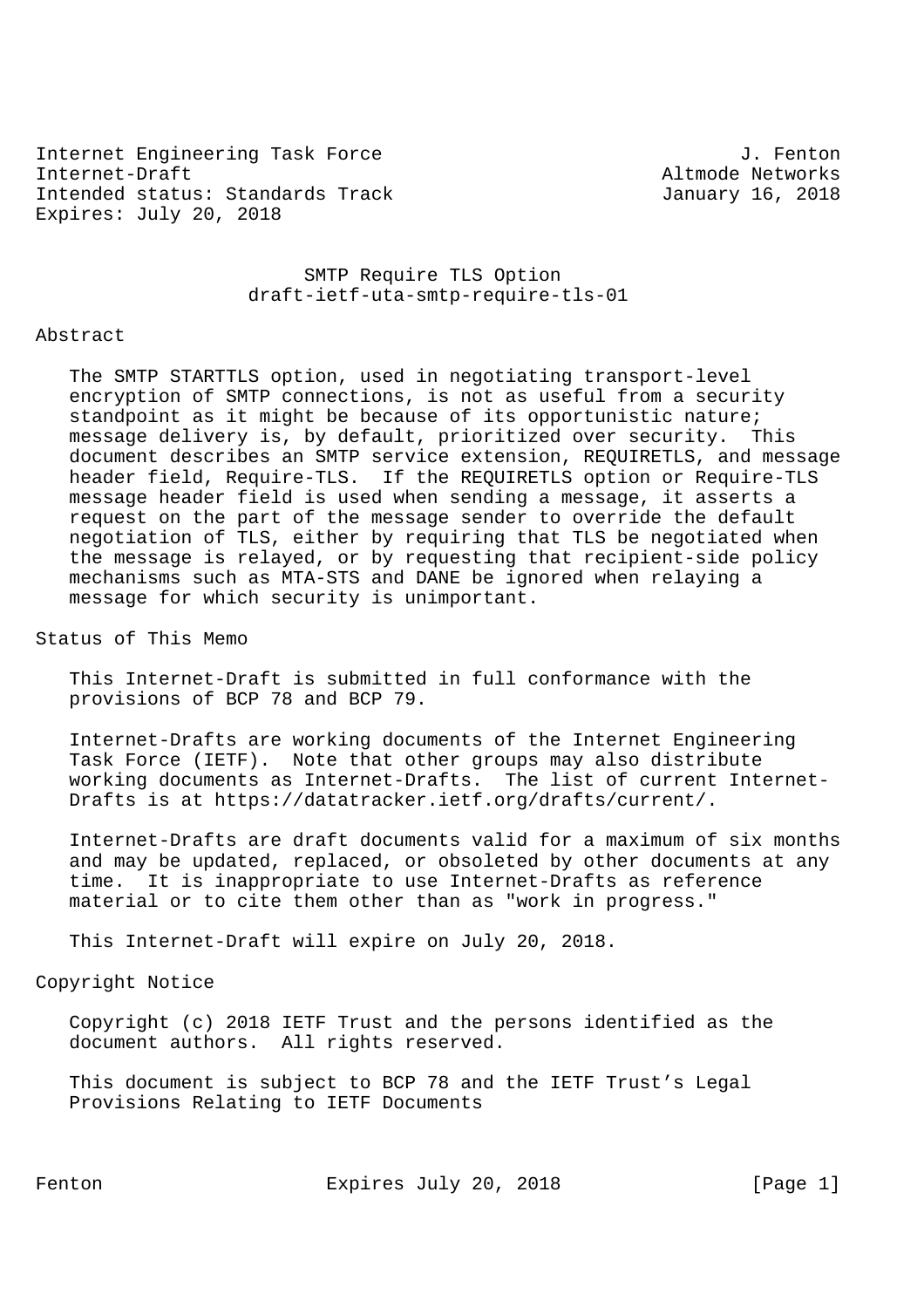(https://trustee.ietf.org/license-info) in effect on the date of publication of this document. Please review these documents carefully, as they describe your rights and restrictions with respect to this document. Code Components extracted from this document must include Simplified BSD License text as described in Section 4.e of the Trust Legal Provisions and are provided without warranty as described in the Simplified BSD License.

# Table of Contents

| $1$ .<br>Introduction<br>$\mathbf{1} \quad \mathbf{1} \quad \mathbf{1} \quad \mathbf{1} \quad \mathbf{1} \quad \mathbf{1} \quad \mathbf{1} \quad \mathbf{1} \quad \mathbf{1} \quad \mathbf{1} \quad \mathbf{1} \quad \mathbf{1} \quad \mathbf{1} \quad \mathbf{1} \quad \mathbf{1} \quad \mathbf{1} \quad \mathbf{1} \quad \mathbf{1} \quad \mathbf{1} \quad \mathbf{1} \quad \mathbf{1} \quad \mathbf{1} \quad \mathbf{1} \quad \mathbf{1} \quad \mathbf{1} \quad \mathbf{1} \quad \mathbf{1} \quad \mathbf{$ | $\overline{2}$ |
|----------------------------------------------------------------------------------------------------------------------------------------------------------------------------------------------------------------------------------------------------------------------------------------------------------------------------------------------------------------------------------------------------------------------------------------------------------------------------------------------------------------|----------------|
| 1.1. Requirements Language                                                                                                                                                                                                                                                                                                                                                                                                                                                                                     | 3              |
| The REQUIRETLS Service Extension<br>$2$ .                                                                                                                                                                                                                                                                                                                                                                                                                                                                      | $\overline{3}$ |
| 3.<br>The Require-TLS Header Field                                                                                                                                                                                                                                                                                                                                                                                                                                                                             | 5              |
| 4.                                                                                                                                                                                                                                                                                                                                                                                                                                                                                                             | 5              |
| 4.1. REQUIRETLS Receipt Requirements                                                                                                                                                                                                                                                                                                                                                                                                                                                                           | 5              |
| 4.2. REQUIRETLS Sender Requirements                                                                                                                                                                                                                                                                                                                                                                                                                                                                            | 6              |
| 4.2.1. Sending with TLS Required                                                                                                                                                                                                                                                                                                                                                                                                                                                                               | 6              |
| 4.2.2. Sending with TLS Optional                                                                                                                                                                                                                                                                                                                                                                                                                                                                               | 7              |
|                                                                                                                                                                                                                                                                                                                                                                                                                                                                                                                | 7              |
| 4.4. Delivery of REQUIRETLS messages                                                                                                                                                                                                                                                                                                                                                                                                                                                                           | 8              |
| Non-delivery message handling<br>5 <sub>1</sub>                                                                                                                                                                                                                                                                                                                                                                                                                                                                | 8              |
| Mailing list considerations<br>б.                                                                                                                                                                                                                                                                                                                                                                                                                                                                              | 8              |
| 7.                                                                                                                                                                                                                                                                                                                                                                                                                                                                                                             | 9              |
| 8.                                                                                                                                                                                                                                                                                                                                                                                                                                                                                                             | 9              |
|                                                                                                                                                                                                                                                                                                                                                                                                                                                                                                                | 10             |
|                                                                                                                                                                                                                                                                                                                                                                                                                                                                                                                | 10             |
|                                                                                                                                                                                                                                                                                                                                                                                                                                                                                                                | 10             |
|                                                                                                                                                                                                                                                                                                                                                                                                                                                                                                                | 11             |
|                                                                                                                                                                                                                                                                                                                                                                                                                                                                                                                | 11             |
| 10.1. Changes since $-00$ Draft                                                                                                                                                                                                                                                                                                                                                                                                                                                                                | 11             |
| 10.2. Changes since fenton-03 Draft                                                                                                                                                                                                                                                                                                                                                                                                                                                                            | 11             |
| 10.3. Changes Since -02 Draft                                                                                                                                                                                                                                                                                                                                                                                                                                                                                  | 11             |
| 10.4. Changes Since $-01$ Draft                                                                                                                                                                                                                                                                                                                                                                                                                                                                                | 12             |
| 10.5. Changes Since -00 Draft                                                                                                                                                                                                                                                                                                                                                                                                                                                                                  | 12             |
|                                                                                                                                                                                                                                                                                                                                                                                                                                                                                                                | 12             |
| Normative References<br>11.1.                                                                                                                                                                                                                                                                                                                                                                                                                                                                                  | 12             |
| Informative References<br>11.2.                                                                                                                                                                                                                                                                                                                                                                                                                                                                                | 14             |
| Author's Address                                                                                                                                                                                                                                                                                                                                                                                                                                                                                               | 14             |
|                                                                                                                                                                                                                                                                                                                                                                                                                                                                                                                |                |

## 1. Introduction

 The SMTP [RFC5321] STARTTLS service extension [RFC3207] provides a means by which an SMTP server and client can establish a Transport Layer Security (TLS) protected session for the transmission of email messages. By default, TLS is used only upon mutual agreement (successful negotiation) of STARTTLS between the client and server; if this is not possible, the message is sent without transport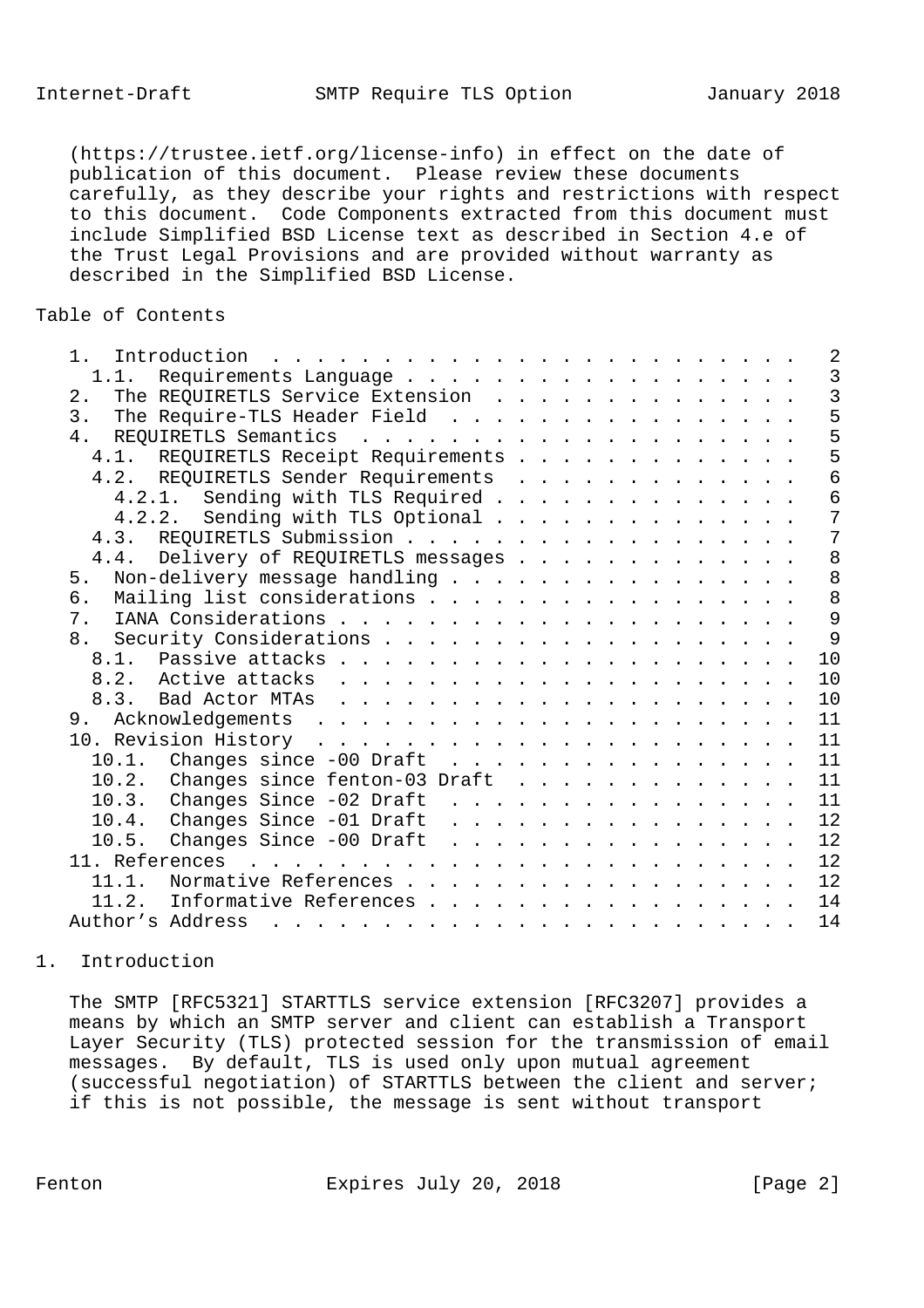encryption. Furthermore, it is common practice for the client to negotiate TLS even if the SMTP server's certificate is invalid.

 Policy mechanisms such as DANE [RFC7672] and MTA-STS [I-D.ietf-uta-mta-sts] may impose requirements for the use of TLS for email destined for some domains. However, such policies do not allow the sender to specify which messages are more sensitive and require transport-level encryption, and which ones are less sensitive and ought to be relayed even if TLS cannot be negotiated successfully.

 The default opportunistic nature of SMTP TLS enables several "on the wire" attacks on SMTP security between MTAs. These include passive eavesdropping on connections for which TLS is not used, interference in the SMTP protocol to prevent TLS from being negotiated (presumably accompanied by eavesdropping), and insertion of a man-in-the-middle attacker exploiting the lack of server authentication by the client. Attacks are described in more detail in the Security Considerations section of this document.

 REQUIRETLS consists of two mechanisms: an SMTP service extension and a message header field. The service extension is used to specify that a given message sent during a particular session MUST be sent over a TLS-protected session with specified security characteristics. It also requires that the SMTP server advertise that it supports REQUIRETLS, in effect promising that it will honor the requirement to enforce TLS transmission and REQUIRETLS support for onward transmission of those messages.

 The Require-TLS message header field is used to convey a request to ignore recipient-side policy mechanisms such as MTA-STS and DANE, thereby prioritizing delivery over ability to negotiate TLS. Unlike the service extension, the Require-TLS header field allows the message to transit through one or more MTAs that do not support REQUIRETLS.

# 1.1. Requirements Language

 The key words "MUST", "MUST NOT", "REQUIRED", "SHALL", "SHALL NOT", "SHOULD", "SHOULD NOT", "RECOMMENDED", "NOT RECOMMENDED", "MAY", and "OPTIONAL" in this document are to be interpreted as described in BCP 14 [RFC2119] [RFC8174] when, and only when, they appear in all capitals, as shown here.

#### 2. The REQUIRETLS Service Extension

1. The textual name of the extension is "Require TLS".

Fenton Expires July 20, 2018 [Page 3]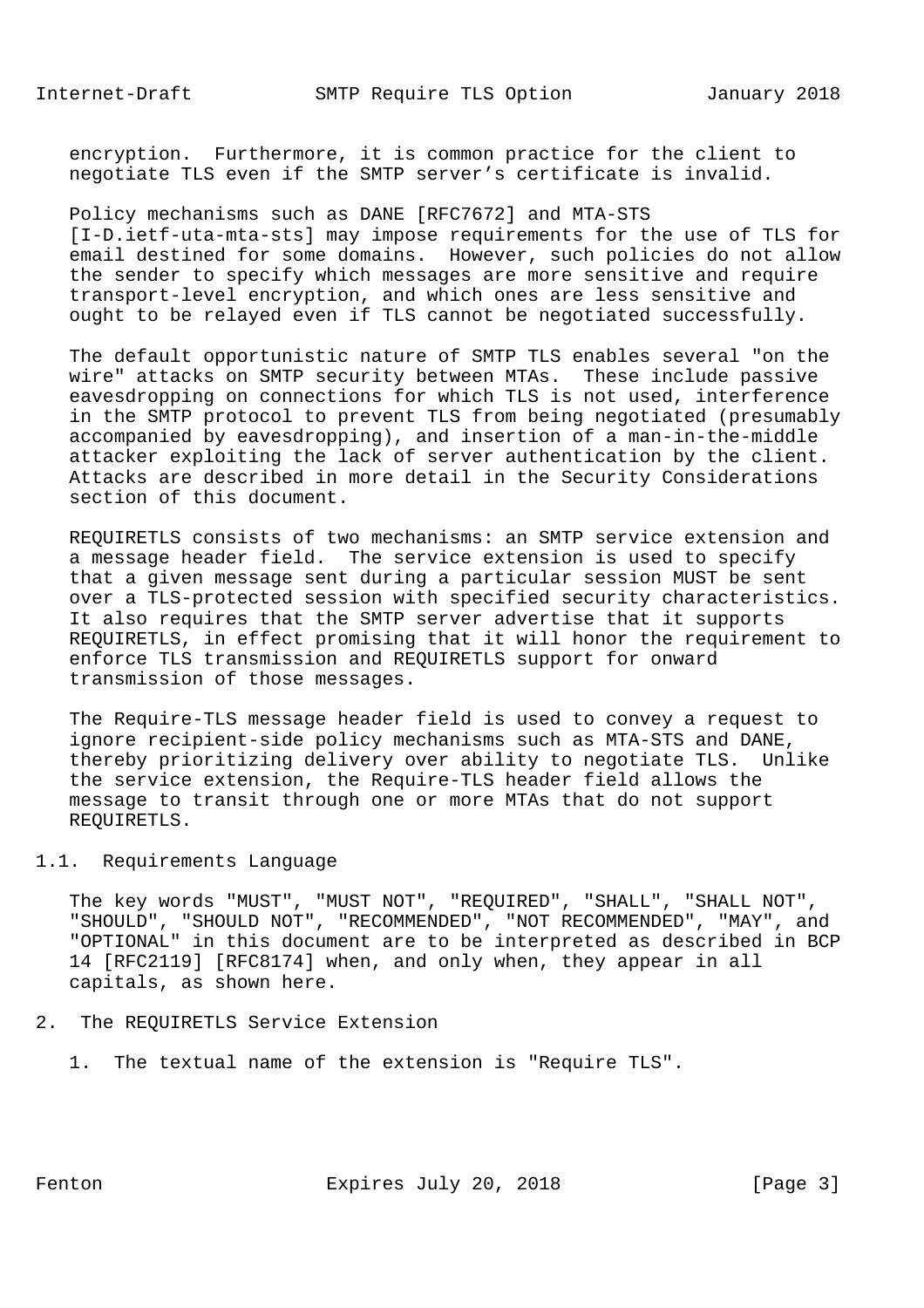- 2. The EHLO keyword value associated with this extension is "REQUIRETLS".
- 3. One MAIL FROM option is defined by this extension.
- 4. Two new SMTP status codes are defined by this extension to convey error conditions resulting from failure of the client to negotiate a TLS connection with the required security and as a result of an attempt to send to a server not also supporting the REQUIRETLS extension.

 In order to specify REQUIRETLS treatment for a given message, the REQUIRETLS option is specified on the MAIL FROM command when that message is transmitted. This option MUST only be specified in the context of an SMTP session meeting the security requirements that have been specified:

- o The session itself MUST employ TLS transmission.
- o Any server authentication requirements included as an option to the REQUIRETLS option (see below) MUST have been satisfied in establishing the current session.
- o Following the negotiation of STARTTLS, the SMTP server MUST advertise in the subsequent EHLO response that it supports REQUIRETLS.

 An optional parameter to the REQUIRETLS MAIL FROM option specifies the requirements for server authentication that MUST be used for any onward transmission of the following message. The parameter takes the form of either a single value or comma-separated list, separated from the REQUIRETLS option by a single "=" (equals-sign) character. If present, the parameter MUST take one or more of the following values:

- o CHAIN The certificate presented by the SMTP server MUST verify successfully in a trust chain leading to a certificate trusted by the SMTP client. The choice of trusted (root) certificates by the client is at their own discretion.
- o DANE The certificate presented by the SMTP server MUST verify succesfully using DANE as specified in RFC 7672 [RFC7672].
- o DNSSEC The server MUST confirm that any MX record or CNAME lookup used to locate the SMTP server must be DNSSEC [RFC4035] signed and valid.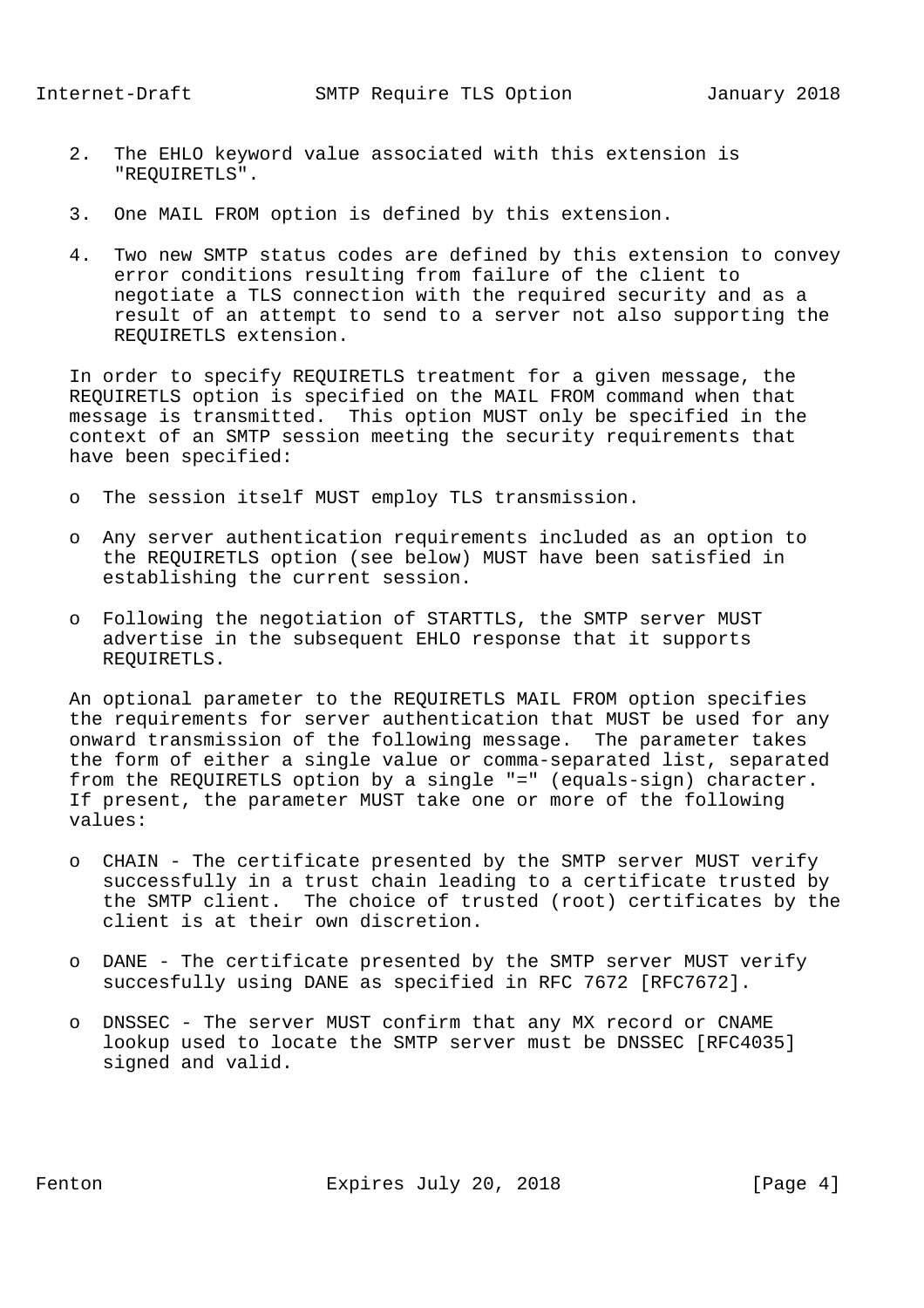The CHAIN and DANE parameters are additive; if both are specified, either method of certificate validation is acceptable. If neither CHAIN nor DANE is specified, the certificate presented by the SMTP server is not required to be verified.

3. The Require-TLS Header Field

 One new message header field, Require-TLS, is defined by this specification. It is used for messages requesting that recipient TLS policy (MTA-STS [I-D.ietf-uta-mta-sts] or DANE [RFC7672]) be ignored.

The Require-TLS header field has a single required parameter:

 o NO - The SMTP client SHOULD attempt to send the message regardless of its ability to negotiate STARTTLS with the SMTP server, ignoring policy-based mechanisms, if any, asserted by the recipient domain. Nevertheless, the client MAY negotiate STARTTLS with the server if available.

 More than one instance of the Require-TLS header field MUST NOT appear in a given message.

- 4. REQUIRETLS Semantics
- 4.1. REQUIRETLS Receipt Requirements

 Upon receipt of the REQUIRETLS option on a MAIL FROM command during the receipt of a message, an SMTP server MUST tag that message as needing REQUIRETLS handling with the option(s) specified in the REQUIRETLS parameter.

 Upon receipt of a message not specifying the REQUIRETLS option on its MAIL FROM command but containing the Require-TLS header field in its message header, an SMTP server implementing this specification MUST tag that message with the option specified in the Require-TLS header field. If the REQUIRETLS MAIL FROM parameter is specified, the Require-TLS header field MUST be ignored but MAY be included in onward relay of the message.

 The manner in which the above tagging takes place is implementation dependent. If the message is being locally aliased and redistributed to multiple addresses, all instances of the message MUST be tagged in the same manner.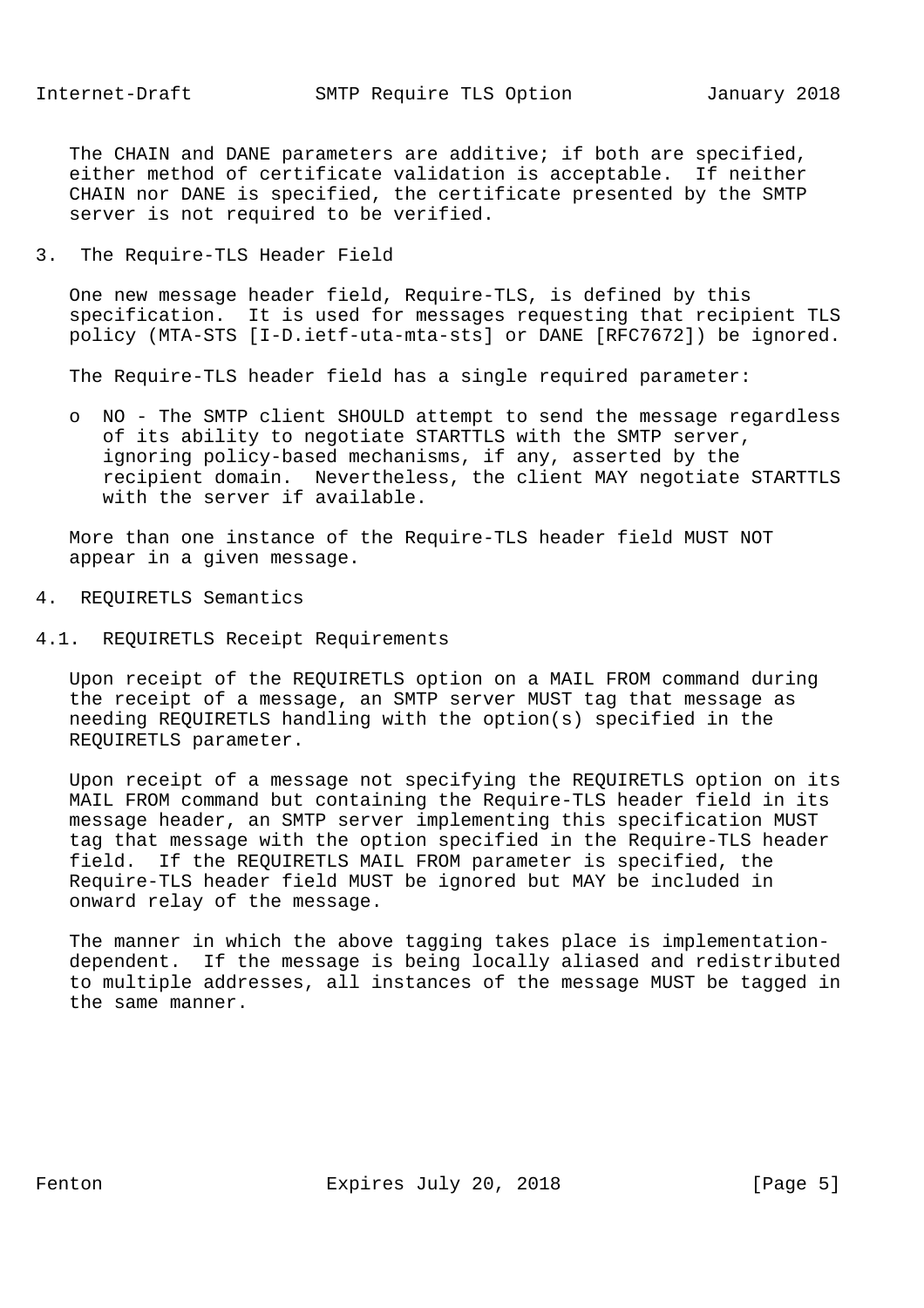# 4.2. REQUIRETLS Sender Requirements

4.2.1. Sending with TLS Required

 When sending a message tagged as requiring TLS, the sending (client) MTA MUST:

- 1. Look up the SMTP server to which the message is to be sent as described in [RFC5321] Section 5.1. If the DNSSEC option is included in the message tag, the MX record lookups in this process MUST use DNSSEC verification and the response(s) MUST be DNSSEC-signed in order to ensure the integrity of the resource identifier [RFC6125] used to authenticate the SMTP server.
- 2. Open an SMTP session with the peer SMTP server using the EHLO verb. The server MUST advertise the REQUIRETLS capability.
- 3. Establish a TLS-protected SMTP session with its peer SMTP server and authenticate the server's certificate with the specified authentication method as specified in [RFC6125] or [RFC6698] as applicable.
- 4. The SMTP client SHOULD also require that meaningfully secure cipher algorithms and key lengths be negotiated with the server. The choices of key lengths and algorithms change over time, so a specific requirement is not presented here.

 If any of the above steps fail, the client MUST issue a QUIT to the server and repeat steps 2-4 with each host on the recipient domain's list of MX hosts in an attempt to find a mail path that meets the sender's requirements. The client MAY send other, unprotected, messages to that server if it has any prior to issuing the QUIT. If there are no more MX hosts or if the MX record lookup is not DNSSEC protected and DNSSEC verification is required, the client MUST NOT transmit the message to the domain.

 Following such a failure, the SMTP client MUST send a non-delivery notification to the reverse-path of the failed message as described in section 3.6 of [RFC5321]. The following status codes [RFC5248] SHOULD be used:

- o DNSSEC lookup failure: 5.x.x DNSSEC lookup required
- o REQUIRETLS not supported by server: 5.7.x REQUIRETLS needed
- o Unable to establish TLS-protected SMTP session: 5.7.10 Encryption needed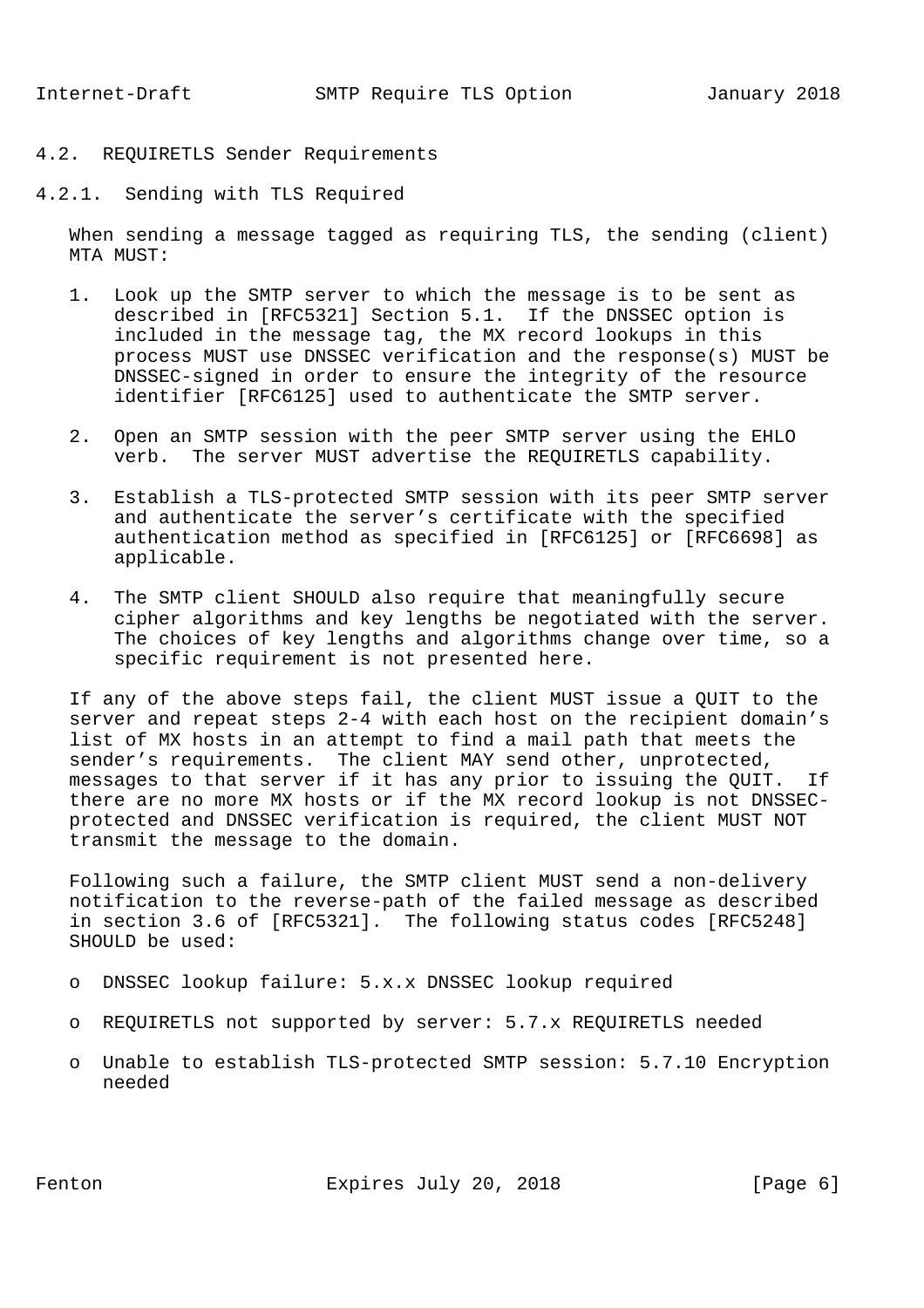Refer to Section 5 for further requirements regarding non-delivery messages.

 If all REQUIRETLS requirements have been met, transmit the message, issuing the REQUIRETLS option on the MAIL FROM command with the required option(s), if any.

4.2.2. Sending with TLS Optional

 Messages tagged RequireTLS: NO are handled as follows. When sending such a message, the sending (client) MTA MUST:

- o Look up the SMTP server to which the message is to be sent as described in [RFC5321] Section 5.1.
- o Open an SMTP session with the peer SMTP server using the EHLO verb. Attempt to negotiate STARTTLS if possible, and follow any policy published by the recipient domain, but do not fail if this is unsuccessful.

 Some SMTP servers may be configured to require STARTTLS connections as a matter of policy and not accept messages in the absence of STARTTLS. This MUST be expected, and a non-delivery notification returned to the sender.

 Since messages tagged with RequireTLS: NO will sometimes be sent to SMTP servers not supporting REQUIRETLS, that option will not be uniformly observed by all SMTP relay hops.

4.3. REQUIRETLS Submission

 An MUA or other agent making the initial introduction of a message has authority to decide whether to require TLS, and if so, using what authentication method(s). When TLS is to be required, it MUST do so by negotiating STARTTLS and REQUIRETLS and include the REQUIRETLS option on the MAIL FROM command, as is done for message relay.

 When TLS is not to be required, the sender MUST include the Require- TLS header field in the message. SMTP servers implementing this specification will interpret this header field as described in Section 4.1.

 In either case, the decision whether to specify REQUIRETLS, and with what option(s), MAY be done based on a user interface selection or based on a ruleset or other policy. The manner in which the decision to require TLS is made is implementation-dependent and is beyond the scope of this specification.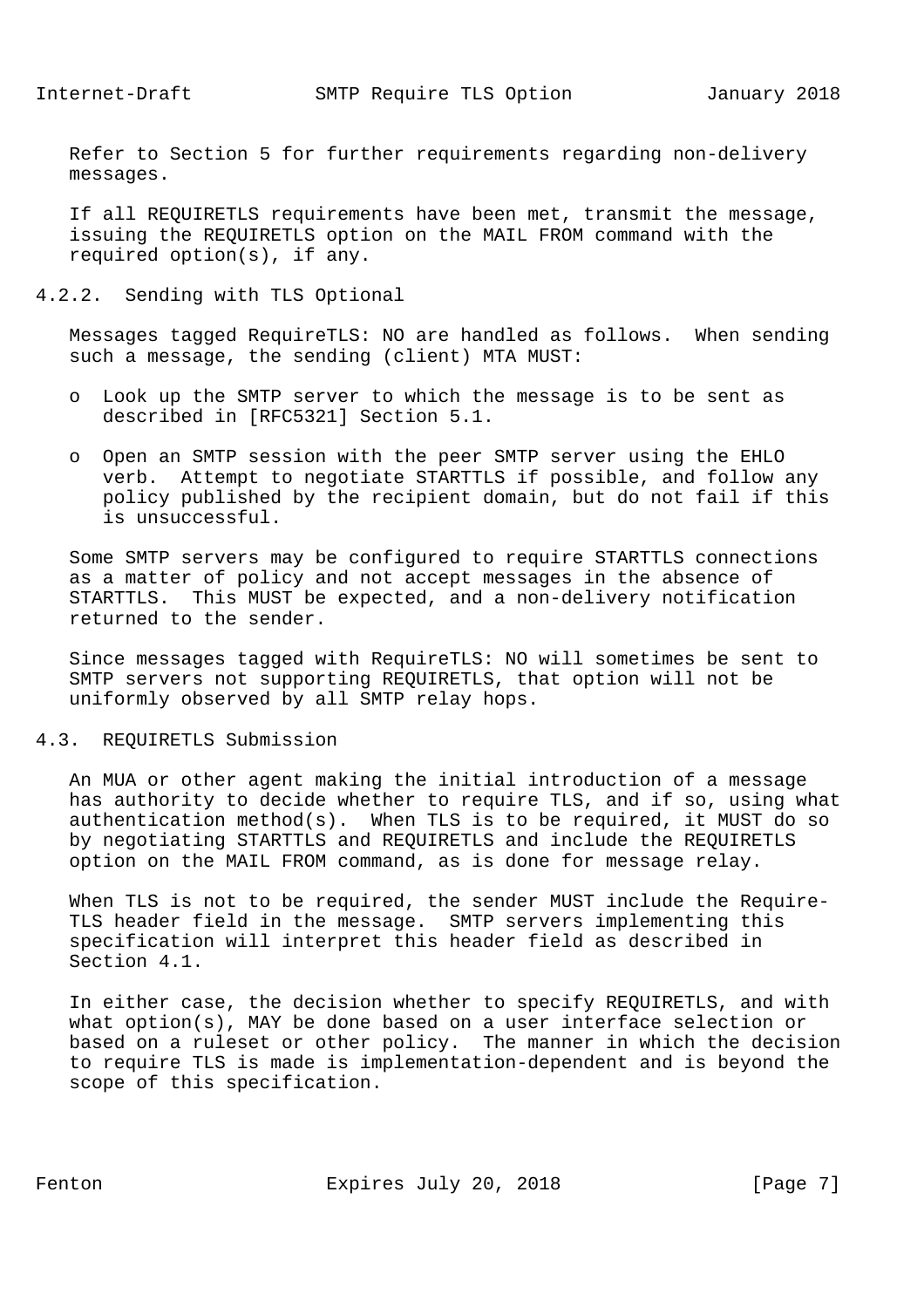# 4.4. Delivery of REQUIRETLS messages

 Messages are usually retrieved by end users using protocols other than SMTP such as IMAP [RFC3501], POP [RFC1939], or web mail systems. Mail delivery agents supporting REQUIRETLS SHOULD observe the guidelines in [I-D.ietf-uta-email-deep].

### 5. Non-delivery message handling

 Non-delivery ("bounce") messages usually contain important metadata about the message to which they refer, including the original message header. They therefore MUST be protected in the same manner as the original message. All non-delivery messages, whether resulting from a REQUIRETLS error or some other, MUST employ REQUIRETLS using the same authentication method(s) as the message that caused the error to occur.

 The path from the origination of an error bounce message back to the MAIL FROM address may not share the same REQUIRETLS support as the forward path. Therefore, users requiring TLS are advised to make sure that they are capable of receiving mail using REQUIRETLS at the same authentication method(s) as messages they send. Otherwise, such non-delivery messages will be lost.

 If unable to send a bounce message due to a REQUIRETLS failure (the return path not supporting the TLS requirements in the original message), the MTA sending the bounce message MAY send a redacted non delivery message to the postmaster of the domain identified in the envelope-From address identifying the message only by Message-ID and indicating the type of failure. The original From, Return-path, To, Sender, Cc, and related header fields MUST NOT be included in this message.

 Senders of messages requiring TLS are advised to consider the increased likelihood that bounce messages will be lost as a result of REQUIRETLS return path failure.

6. Mailing list considerations

 Mailing lists, upon receipt of a message, originate new messages to list addresses, as distinct from an aliasing operation that redirects the original message, in some cases to multiple recipients. The requirement to preserve the REQUIRETLS tag and options therefore does not necessarily extend to mailing lists, although the inclusion of the Require-TLS header field MAY cause messages sent to mailing lists to inherit this characteristic. REQUIRETLS users SHOULD be made aware of this limitation so that they use caution when sending to

Fenton **Expires July 20, 2018** [Page 8]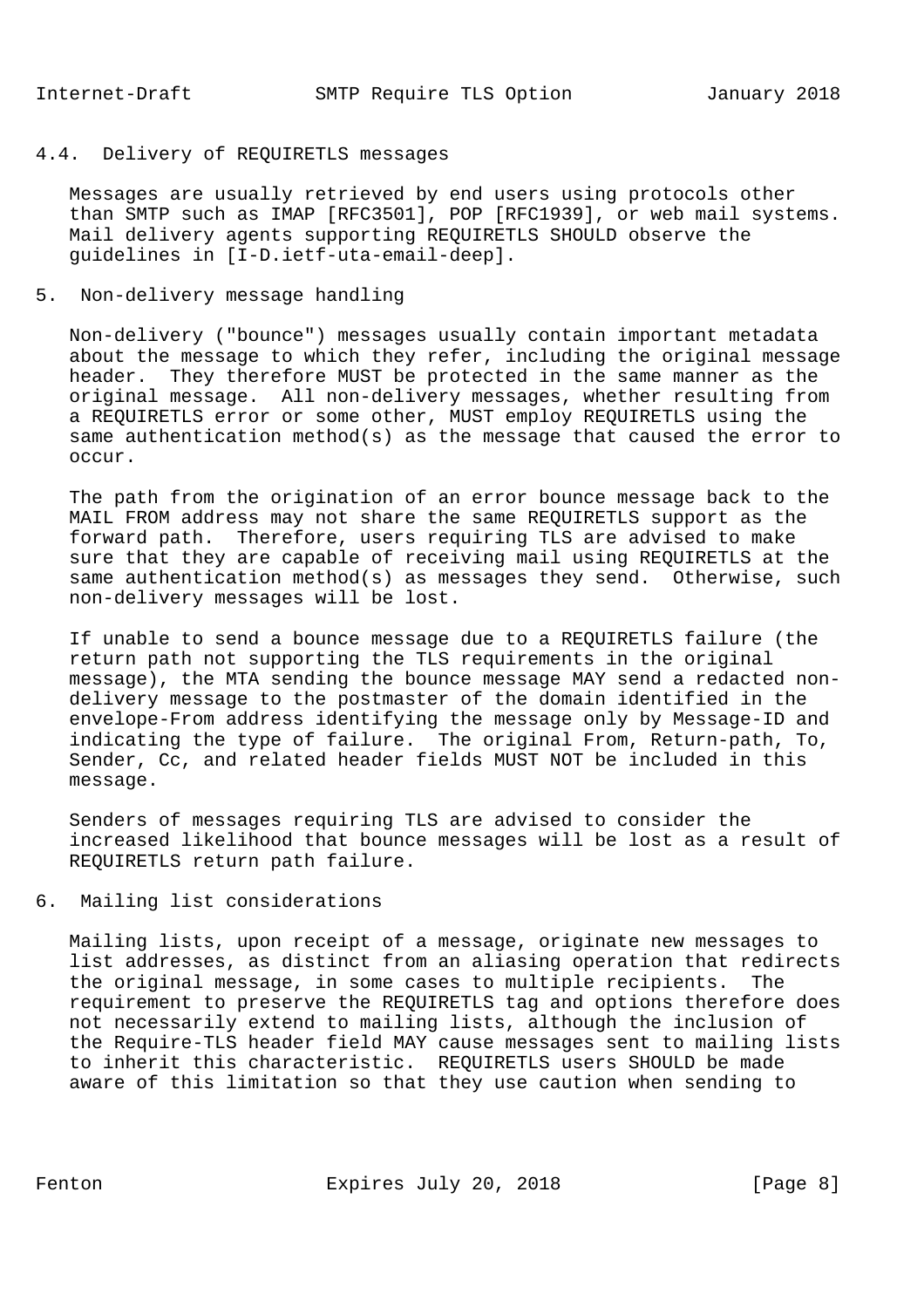mailing lists and do not assume that REQUIRETLS applies to messages from the list operator to list members.

 Mailing list operators MAY apply REQUIRETLS requirements in incoming messages to the resulting messages they originate. If this is done, they SHOULD also apply these requirements to administrative traffic, such as messages to moderators requesting approval of messages.

## 7. IANA Considerations

 If published as an RFC, this draft requests the addition of the keyword REQUIRETLS to the SMTP Service Extensions Registry [MailParams].

 If published as an RFC, this draft also requests the creation of a registry, REQUIRETLS Security Requirements, to be initially populated with the CHAIN, DANE, DNSSEC, and NO keywords.

 If published as an RFC, this draft requests the addition of an entry to the Simple Mail Transfer Protocol (SMTP) Enhanced Status Codes Registry [SMTPStatusCodes] in the 5.7.YYY range to indicate lack of REQUIRETLS support by an SMTP server to which a message is being routed.

 If published as an RFC, this draft requests the addition of the header field name Require-TLS to the Permanent Message Header Field Names Registry [PermMessageHeaderFields].

 This section is to be removed during conversion into an RFC by the RFC Editor.

### 8. Security Considerations

 The purpose of REQUIRETLS is to improve communications security for email by giving the originator of a message an expectation that it will be transmitted in an encrypted form "over the wire". When used, REQUIRETLS changes the traditional behavior of email transmission, which favors delivery over the ability to send email messages using transport-layer security, to one in which requested security takes precedence over delivery and domain-level policy.

 The following considerations apply to the REQUIRETLS service extension but not the RequireTLS header field, since messages specifying the header field are less concerned with transport security.

Fenton Expires July 20, 2018 [Page 9]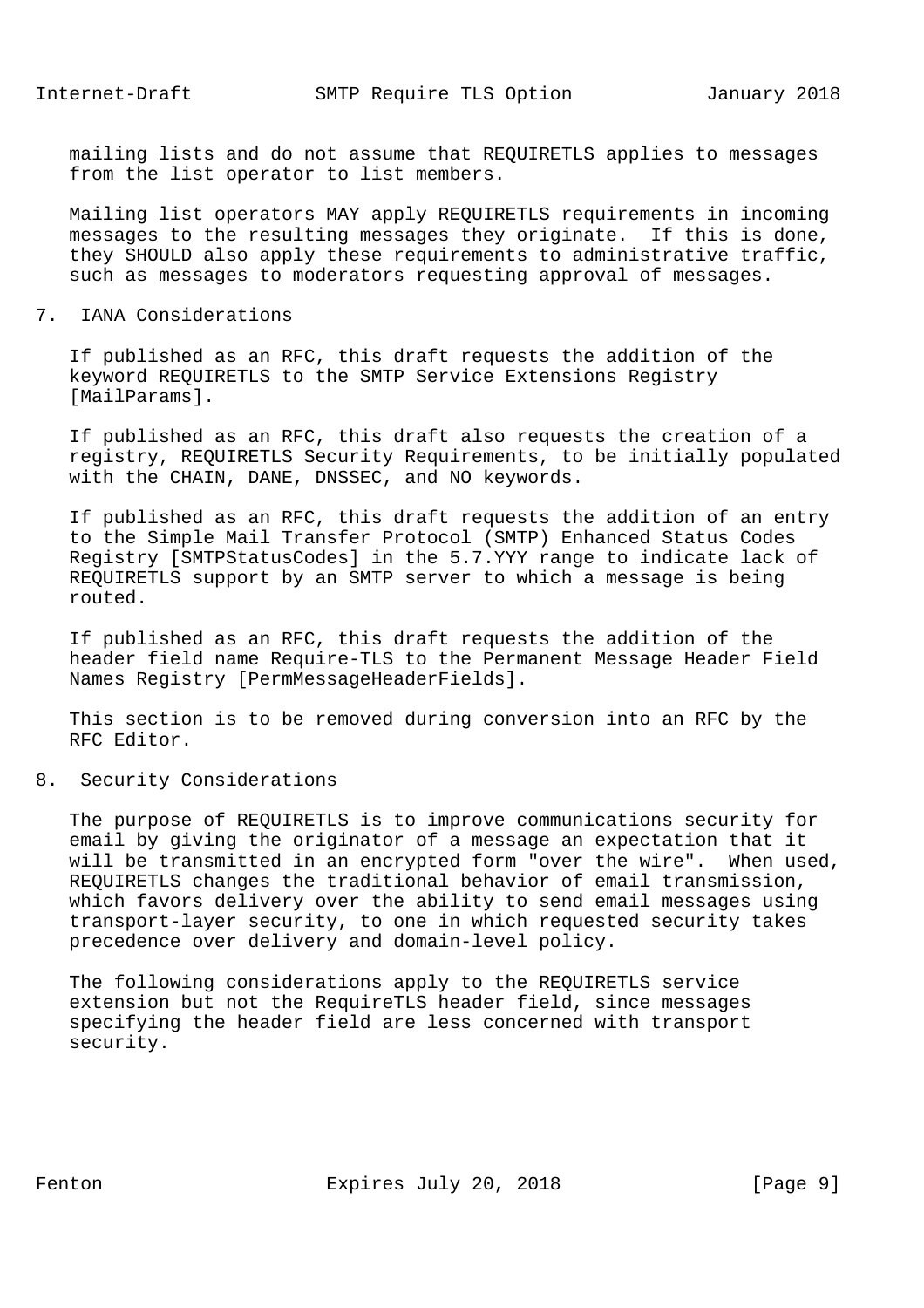# 8.1. Passive attacks

 REQUIRETLS is generally effective against passive attackers who are merely trying to eavesdrop on an SMTP exchange between an SMTP client and server. This assumes, of course, the cryptographic integrity of the TLS connection being used.

# 8.2. Active attacks

 Active attacks against TLS encrypted SMTP connections can take many forms. One such attack is to interfere in the negotiation by changing the STARTTLS command to something illegal such as XXXXXXXX. This causes TLS negotiation to fail and messages to be sent in the clear, where they can be intercepted. REQUIRETLS detects the failure of STARTTLS and declines to send the message rather than send it insecurely.

 A second form of attack is a man-in-the-middle attack where the attacker terminates the TLS connection rather than the intended SMTP server. This is possible when, as is commonly the case, the SMTP client either does not verify the server's certificate or establishes the connection even when the verification fails. The REQUIRETLS CHAIN and DANE options allow the message sender to specify that successful certificate validation, using either or both of two different methods, is required before sending the message.

 Another active attack involves the spoofing of DNS MX records of the recipient domain. An attacker having this capability could cause the message to be redirected to a mail server under the attacker's own control, which would presumably have a valid certificate. The REQUIRETLS DNSSEC option allows the message sender to require that valid DNSSEC [RFC4033] signatures be obtained when locating the recipient's mail server, in order to address that attack.

 In addition to support of the DNSSEC option, domains receiving email SHOULD deploy DNSSEC and SMTP clients SHOULD deploy DNSSEC verification.

### 8.3. Bad Actor MTAs

 A bad-actor MTA along the message transmission path could misrepresent its support of REQUIRETLS and/or actively strip REQUIRETLS tags from messages it handles. However, since intermediate MTAs are already trusted with the cleartext of messages they handle, and are not part of the threat model for transport-layer security, they are also not part of the threat model for REQUIRETLS.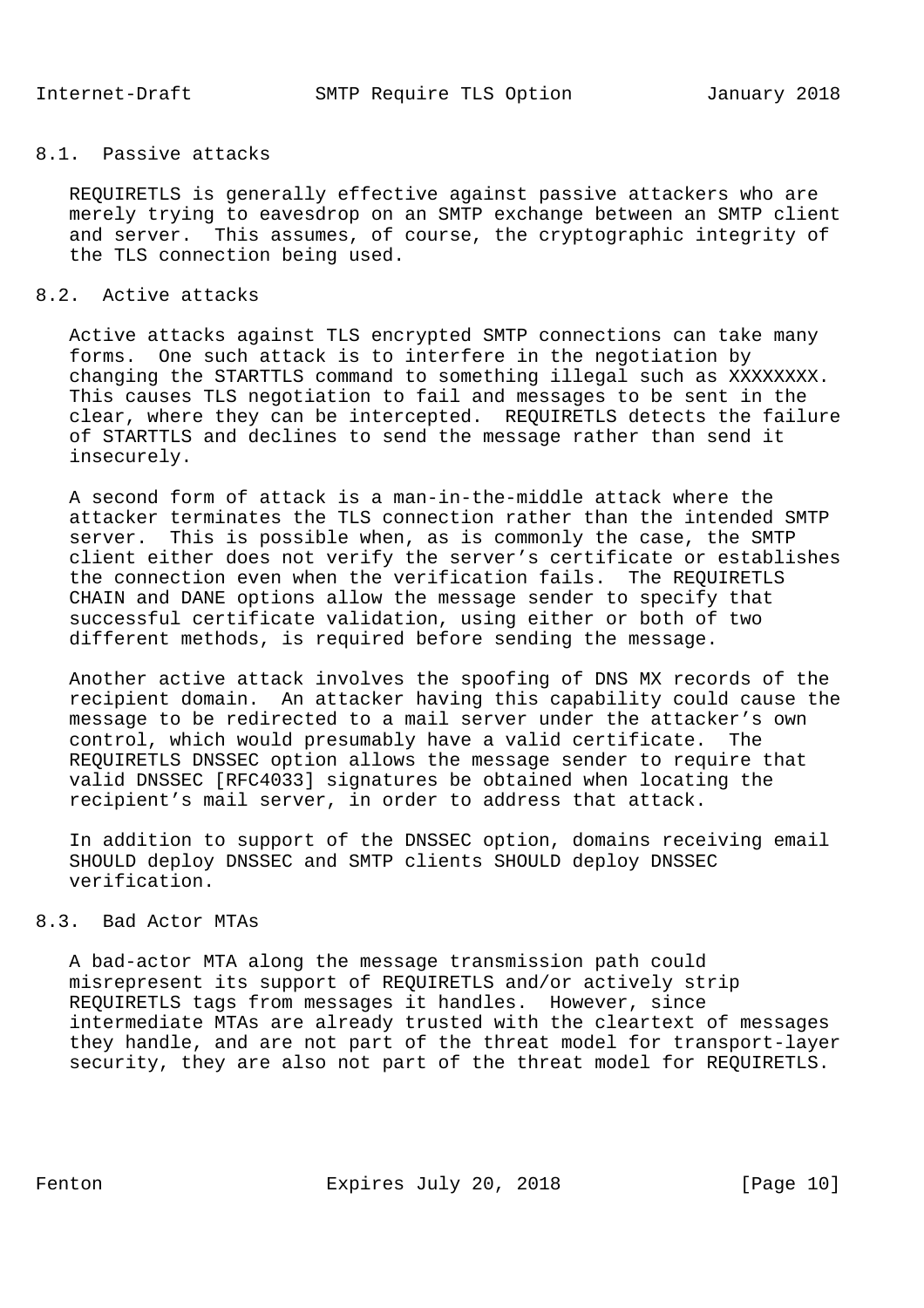It should be reemphasized that since SMTP TLS is a transport-layer security protocol, messages sent using REQUIRETLS are not encrypted end-to-end and are visible to MTAs that are part of the message delivery path. Messages containing sensitive information that MTAs should not have access to MUST be sent using end-to-end content encryption such as OpenPGP [RFC4880] or S/MIME [RFC5751].

9. Acknowledgements

 The author would like to acknowledge many helpful suggestions on the ietf-smtp and uta mailing lists, in particular those of Viktor Dukhovni, Tony Finch, Jeremy Harris, Arvel Hathcock, John Klensin, John Levine, Rolf Sonneveld, and Per Thorsheim.

10. Revision History

To be removed by RFC Editor upon publication as an RFC.

- 10.1. Changes since -00 Draft
	- o Created new header field, Require-TLS, for use by "NO" option.
	- o Removed "NO" option from SMTP service extension.
	- o Recommend DEEP requirements for delivery of messages requiring TLS.
	- o Assorted copy edits
- 10.2. Changes since fenton-03 Draft
	- o Wording improvements from Rolf Sonneveld review 22 July 2017
	- o A few copy edits
	- o Conversion from individual to UTA WG draft
- 10.3. Changes Since -02 Draft
	- o Incorporation of "MAY TLS" functionality as REQUIRETLS=NO per suggestion on UTA WG mailing list.
	- o Additional guidance on bounce messages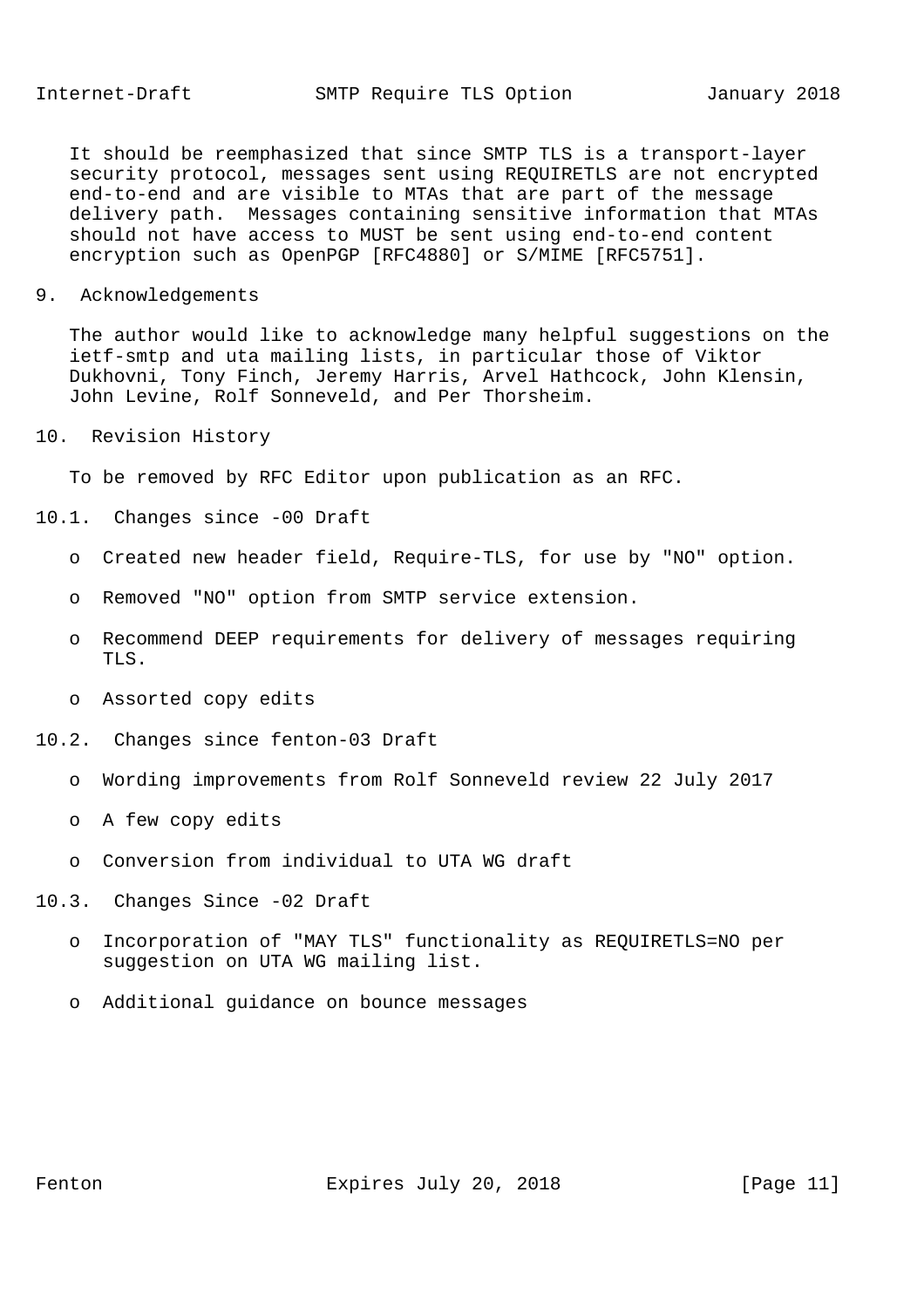- 10.4. Changes Since -01 Draft
	- o Specified retries when multiple MX hosts exist for a given domain.
	- o Clarified generation of non-delivery messages
	- o Specified requirements for application of REQUIRETLS to mail forwarders and mailing lists.
	- o Clarified DNSSEC requirements to include MX lookup only.
	- o Corrected terminology regarding message retrieval vs. delivery.
	- o Changed category to standards track.
- 10.5. Changes Since -00 Draft
	- o Conversion of REQUIRETLS from an SMTP verb to a MAIL FROM parameter to better associate REQUIRETLS requirements with transmission of individual messages.
	- o Addition of an option to require DNSSEC lookup of the remote mail server, since this affects the common name of the certificate that is presented.
	- o Clarified the wording to more clearly state that TLS sessions must be established and not simply that STARTTLS is negotiated.
	- o Introduced need for minimum encryption standards (key lengths and algorithms)
	- o Substantially rewritten Security Considerations section
- 11. References
- 11.1. Normative References

[I-D.ietf-uta-email-deep]

 Moore, K. and C. Newman, "Cleartext Considered Obsolete: Use of TLS for Email Submission and Access", draft-ietf uta-email-deep-12 (work in progress), December 2017.

[MailParams]

 Internet Assigned Numbers Authority (IANA), "IANA Mail Parameters", 2007, <http://www.iana.org/assignments/mail-parameters>.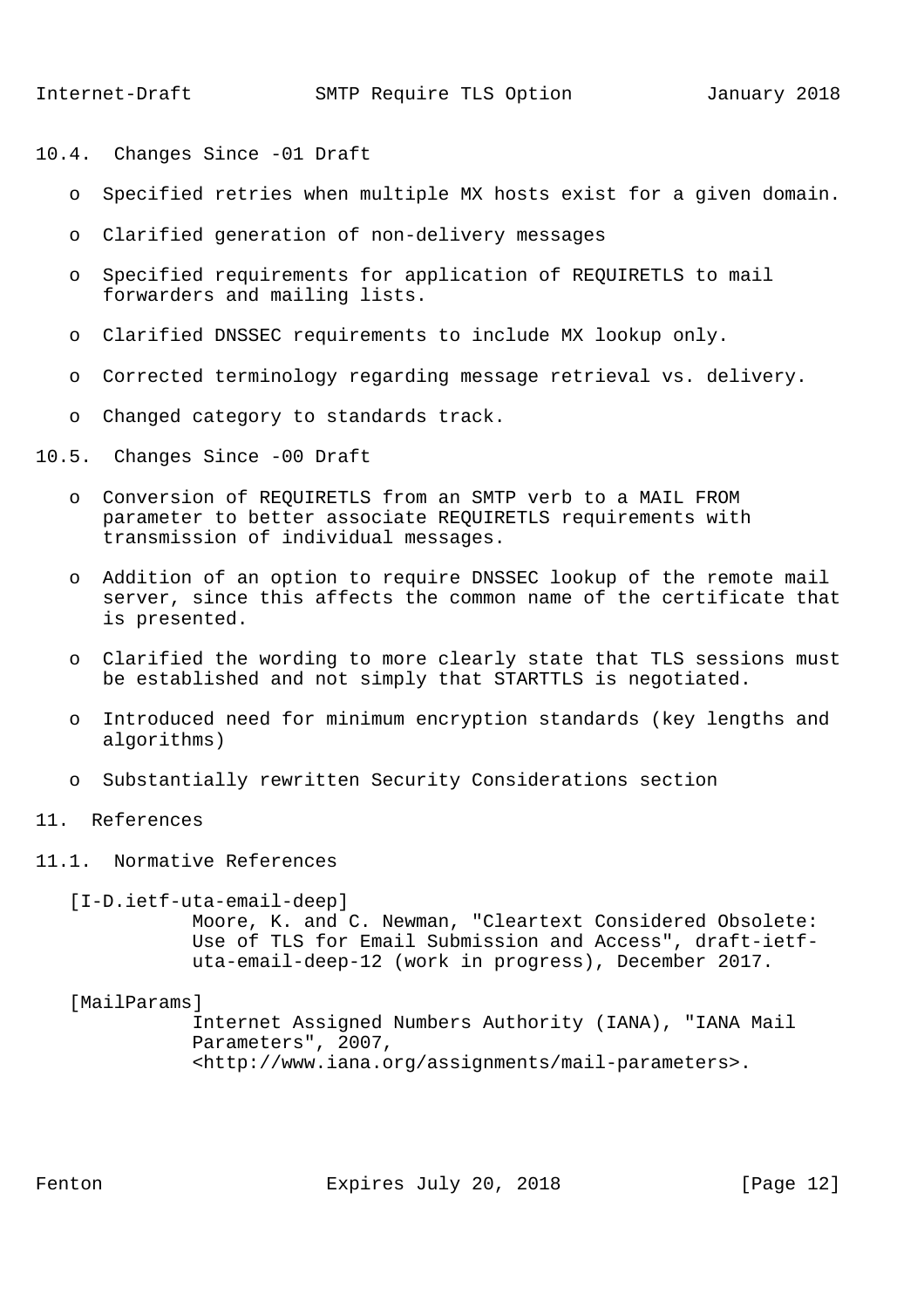[PermMessageHeaderFields]

 Internet Assigned Numbers Authority (IANA), "Permanent Message Header Field Names Registry", 2004, <https://www.iana.org/assignments/message-headers/ message-headers.xhtml#perm-headers>.

- [RFC2119] Bradner, S., "Key words for use in RFCs to Indicate Requirement Levels", BCP 14, RFC 2119, DOI 10.17487/RFC2119, March 1997, <https://www.rfc-editor.org/info/rfc2119>.
- [RFC3207] Hoffman, P., "SMTP Service Extension for Secure SMTP over Transport Layer Security", RFC 3207, DOI 10.17487/RFC3207, February 2002, <https://www.rfc-editor.org/info/rfc3207>.
- [RFC4035] Arends, R., Austein, R., Larson, M., Massey, D., and S. Rose, "Protocol Modifications for the DNS Security Extensions", RFC 4035, DOI 10.17487/RFC4035, March 2005, <https://www.rfc-editor.org/info/rfc4035>.
- [RFC5248] Hansen, T. and J. Klensin, "A Registry for SMTP Enhanced Mail System Status Codes", BCP 138, RFC 5248, DOI 10.17487/RFC5248, June 2008, <https://www.rfc-editor.org/info/rfc5248>.
- [RFC5321] Klensin, J., "Simple Mail Transfer Protocol", RFC 5321, DOI 10.17487/RFC5321, October 2008, <https://www.rfc-editor.org/info/rfc5321>.
- [RFC6125] Saint-Andre, P. and J. Hodges, "Representation and Verification of Domain-Based Application Service Identity within Internet Public Key Infrastructure Using X.509 (PKIX) Certificates in the Context of Transport Layer Security (TLS)", RFC 6125, DOI 10.17487/RFC6125, March 2011, <https://www.rfc-editor.org/info/rfc6125>.
- [RFC6698] Hoffman, P. and J. Schlyter, "The DNS-Based Authentication of Named Entities (DANE) Transport Layer Security (TLS) Protocol: TLSA", RFC 6698, DOI 10.17487/RFC6698, August 2012, <https://www.rfc-editor.org/info/rfc6698>.
- [RFC8174] Leiba, B., "Ambiguity of Uppercase vs Lowercase in RFC 2119 Key Words", BCP 14, RFC 8174, DOI 10.17487/RFC8174, May 2017, <https://www.rfc-editor.org/info/rfc8174>.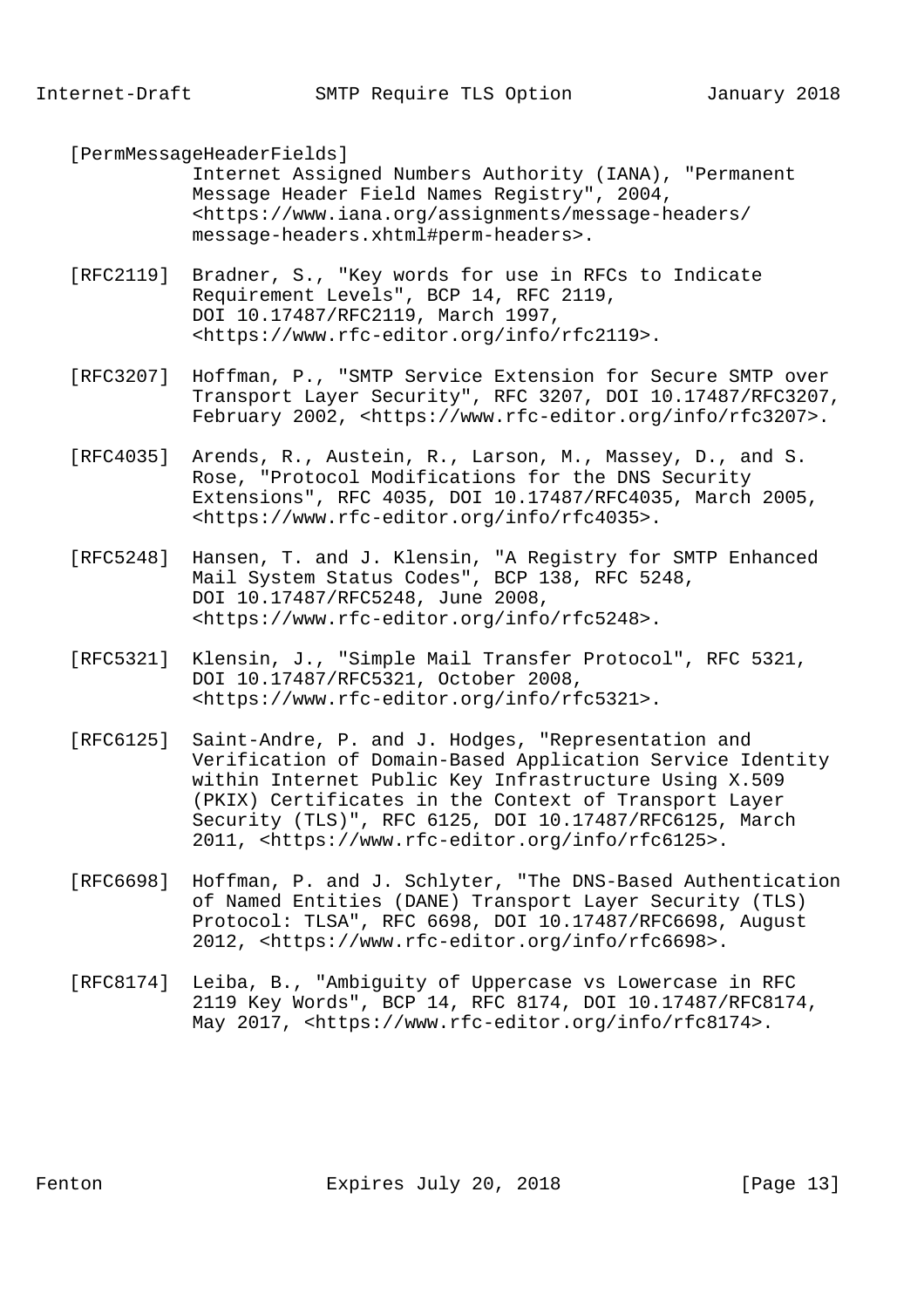[SMTPStatusCodes]

 Internet Assigned Numbers Authority (IANA), "Simple Mail Transfer Protocol (SMTP) Enhanced Status Codes Registry", 2008, <http://www.iana.org/assignments/ smtp-enhanced-status-codes>.

#### 11.2. Informative References

[I-D.ietf-uta-mta-sts]

 Margolis, D., Risher, M., Ramakrishnan, B., Brotman, A., and J. Jones, "SMTP MTA Strict Transport Security (MTA- STS)", draft-ietf-uta-mta-sts-14 (work in progress), January 2018.

- [RFC1939] Myers, J. and M. Rose, "Post Office Protocol Version 3", STD 53, RFC 1939, DOI 10.17487/RFC1939, May 1996, <https://www.rfc-editor.org/info/rfc1939>.
- [RFC3501] Crispin, M., "INTERNET MESSAGE ACCESS PROTOCOL VERSION 4rev1", RFC 3501, DOI 10.17487/RFC3501, March 2003, <https://www.rfc-editor.org/info/rfc3501>.
- [RFC4033] Arends, R., Austein, R., Larson, M., Massey, D., and S. Rose, "DNS Security Introduction and Requirements", RFC 4033, DOI 10.17487/RFC4033, March 2005, <https://www.rfc-editor.org/info/rfc4033>.
- [RFC4880] Callas, J., Donnerhacke, L., Finney, H., Shaw, D., and R. Thayer, "OpenPGP Message Format", RFC 4880, DOI 10.17487/RFC4880, November 2007, <https://www.rfc-editor.org/info/rfc4880>.
- [RFC5751] Ramsdell, B. and S. Turner, "Secure/Multipurpose Internet Mail Extensions (S/MIME) Version 3.2 Message Specification", RFC 5751, DOI 10.17487/RFC5751, January 2010, <https://www.rfc-editor.org/info/rfc5751>.
- [RFC7672] Dukhovni, V. and W. Hardaker, "SMTP Security via Opportunistic DNS-Based Authentication of Named Entities (DANE) Transport Layer Security (TLS)", RFC 7672, DOI 10.17487/RFC7672, October 2015, <https://www.rfc-editor.org/info/rfc7672>.

Author's Address